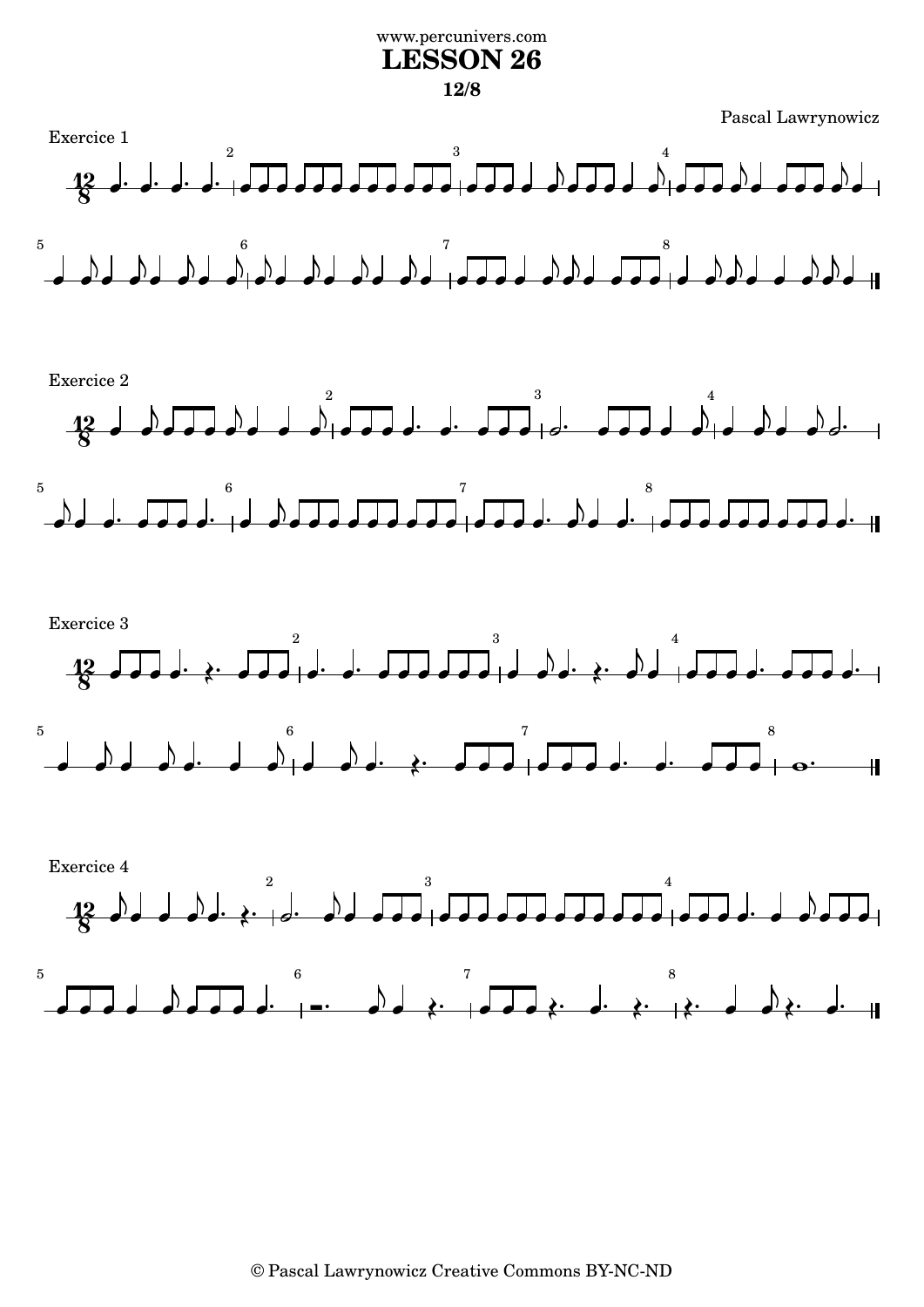

<sup>©</sup> Pascal Lawrynowicz Creative Commons BY-NC-ND